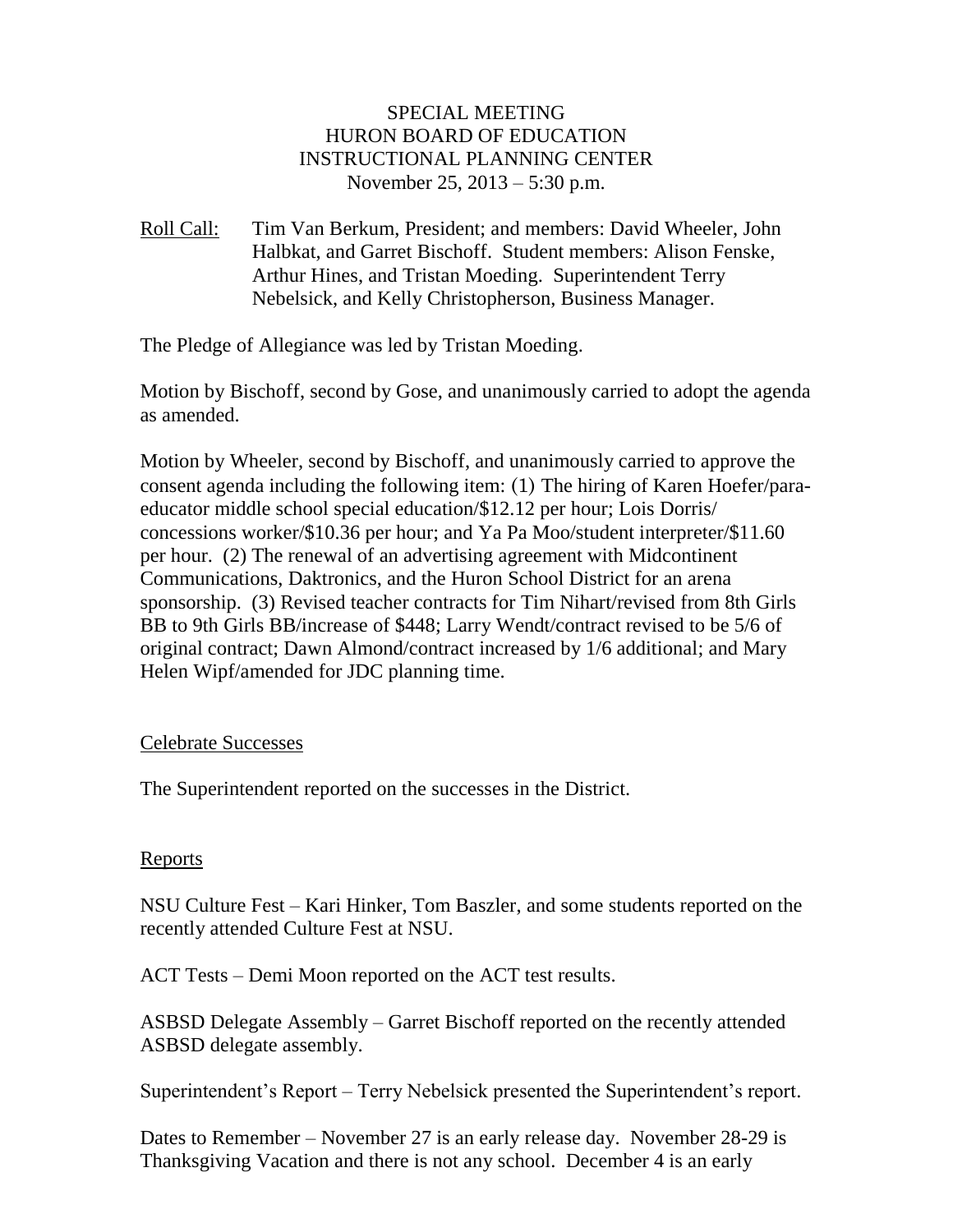release day. December 9 is the Legislative Luncheon. December 11 is the Central Administration Open House. December 21 – January 1 is Christmas vacation. January 2 school resumes.

### Old Business

Motion by Halbkat, second by Bischoff, and unanimously carried to approve the Title III Improvement Plan.

### New Business

Motion by Wheeler, second by Gose, and unanimously carried effective July 1, 2013 to keep interest earned on the District's deposits in the respective fund that earned the interest, except interest earned by the activity accounts will be transferred to the General Fund.

Motion by Bischoff, second by Halbkat, and unanimously carried to approve the lease agreement with North East South Dakota Head Start for McKinley School through June 30, 2015 at the rate of \$15,000 per year, unless the actual cost to the school district for building operations exceeds the rent payment then the amount of the actual costs incurred by school district will be the amount charged.

Motion by Bischoff, second by Wheeler, and unanimously carried to approve the request of the Transportation Department/Rex Sawvell to apply to the South Dakota Department of Natural Resources Clean Diesel Grant to retrofit some of our school buses with an EPA approved diesel oxidation catalyst (DOC) exhaust control system. We have 14 buses that meet the criteria and 13 of them would benefit from this program. This project is a 100% grant funded, if approved by the State.

Brian Hines commented on the proposed 2014-2015 high school registration book.

The Board discussed the proposed high school registration book for 2014-2015. No action was taken.

# Community Input

Brian Hines commented further on the math requirements in the proposed 2014- 2015 high school registration book.